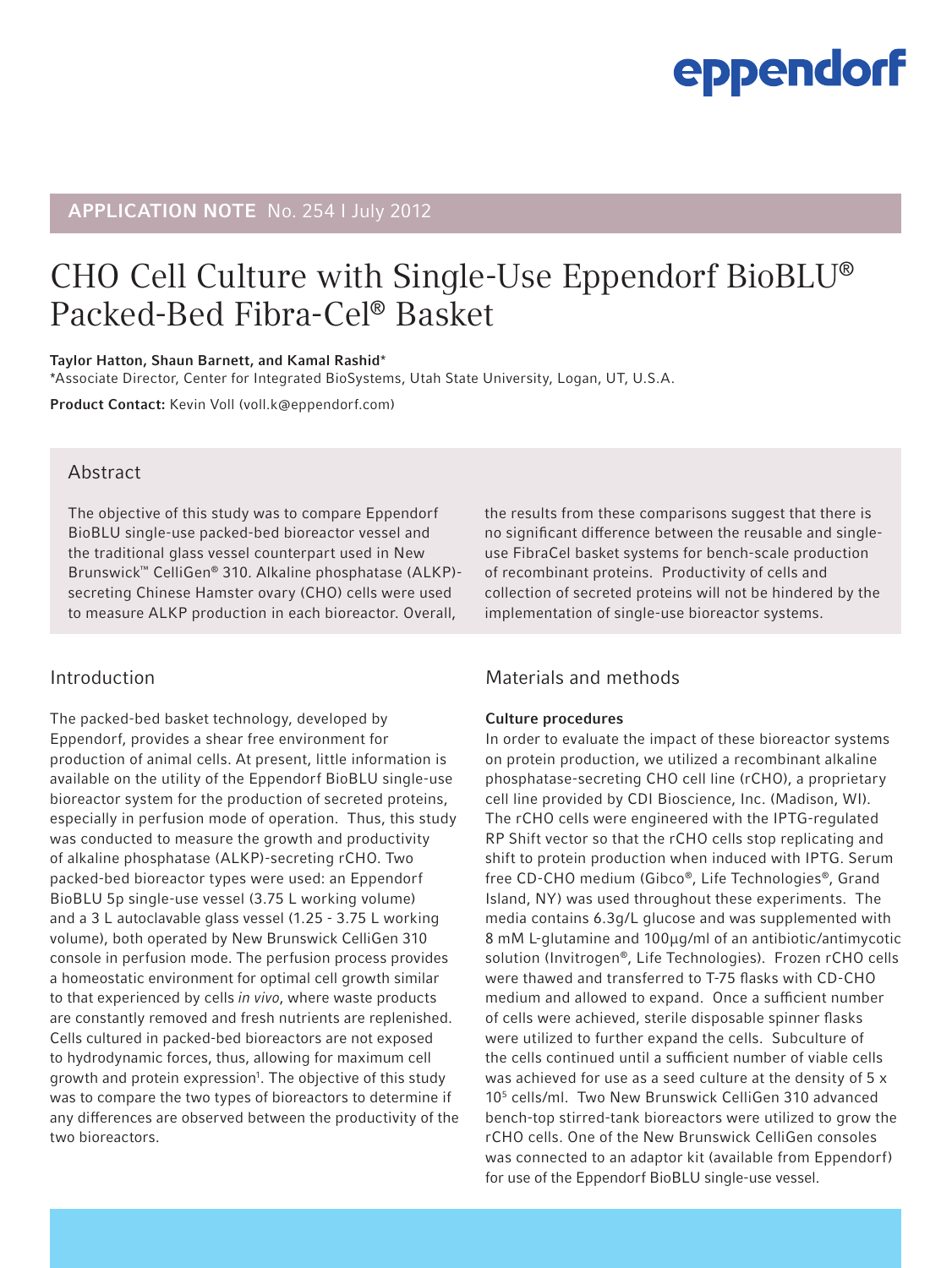

#### Table 1: Comparison of perfusion volumes

| Perfusion    | Glass | <b>BioBLU</b> |
|--------------|-------|---------------|
| Day 1        | 0.5L  |               |
| Day 2        |       |               |
| Days 3 - 15* |       |               |

\* Perfusion occurred every other day.

### Packed-bed basket impeller operated in perfusion mode

Two experimental trials were performed using the packedbed vessels in perfusion mode: 3 L autoclavable vessel (1.25 - 3.75 L working volume) and a BioBLU 5p single-use vessel (3.75 L working volume, pre-loaded with 150g of Fibra-Cel disks). The perfusion process was initiated once the cells reached the exponential growth phase as shown in table 1. Both experimental trials had the following parameters shown in table 2.

#### Table 2: Bioreactor parameters (setpoints)

| <b>Parameter</b> | Glass                 | <b>BioBLU</b>         |
|------------------|-----------------------|-----------------------|
| Temperature      | 37° C ( $\pm$ 0.1° C) | 37° C ( $\pm$ 0.1° C) |
| Agitation        | 120 rpm $(\pm 5$ rpm) | 120 rpm $(\pm 5$ rpm) |
| DO               | 35 % $(\pm 1 \%)$     | 35 % $(\pm 1 \%)$     |
| pH               | $7.1 (\pm 0.01)$      | 7.1 ( $\pm$ 0.01)     |
| Gas flow         | $0.5$ slpm            | $1.5$ slpm            |

### Biomarkers of cell growth and productivity

Cell productivity was assessed by measuring activity of the secreted ALKP protein using an enzyme assay (AnaSpec, Freemont, CA) according to the manufacturer's protocol. For simplicity unit measurements were used in this study. A unit (U) of ALKP activity was defined as the amount of enzyme that hydrolyzes 1µmol of p-nitrophenylphosphate to p-nitrophenol in a total reaction volume of 1 ml in 1 minute at 37° C. The YSI® 2700 Select Biochemistry Analyzer (YSI, Inc., Yellow Springs, OH) was utilized to monitor the glucose and lactate levels in the culture media every 24 hr for the duration of each trial.

# **RESULTS** and discussion

#### Glucose utilization and lactate production *Glucose utilization and lactate production*

Glucose is the main energy source for cell proliferation and ALKP production. Thus, glucose levels were expected to ALKP production. Thus, glucose levels were expected to directly correlate with ALKP production in each experiment. secondary energy source, lactate levels and Because lactate is a secondary energy source, lactate levels were expected to decline following this initial increase and were expected to decline following this initial increase and the utilization of glucose in the media. Lactate metabolism metabolic by-product from the system by-production the system induction (day 3). The time of induction (day 3) were discussed at the system by-producing a major metabolic system (day 3) were discussed at the time of induct nearly 0 g/L in both experiments (Fig. 1). The system<sup>2,3</sup>. Glucose levels measured in response to decrease to decreasing to decrease to decrease to decrease to decrease to decrease to decrease to decrease to decrease to d glucose at the time of induction (day 3) were nearly 0 g/L in also be observed as  $\alpha$ both experiments (Fig. 1). Media lactate concentrations increased in response to decreasing glucose availability. The use of lactate as a secondary energy source can also be observed as lactate levels decrease at each 2 L perfusion.



Figure 1. Glucose consumption and lactate production **Figure 1. If**  $\begin{bmatrix} \frac{1}{2} & \frac{1}{2} \\ \frac{1}{2} & \frac{1}{2} \end{bmatrix}$  **by rCHO cells cultured in two packed-bed bioreactor** system. Values shown are the amounts of glucose and :tivity of the  $\begin{array}{|l|} \text{lactate measured in the culture media at each media} \end{array}$ (AnaSpec,  $\qquad \qquad \vert$  exchange. The time and volume of the media exchange is  $\mid$ indicated at each dashed line. Induction of ALKP activity by IPTG began on culture day 5 and continued every two days throughout the remainder of the experiment. Results of two experimental trials are shown (A, reusable; B, single-use).  $\alpha$  at each media exchange. The time and volume of the media exchange is indicated at each dashed line.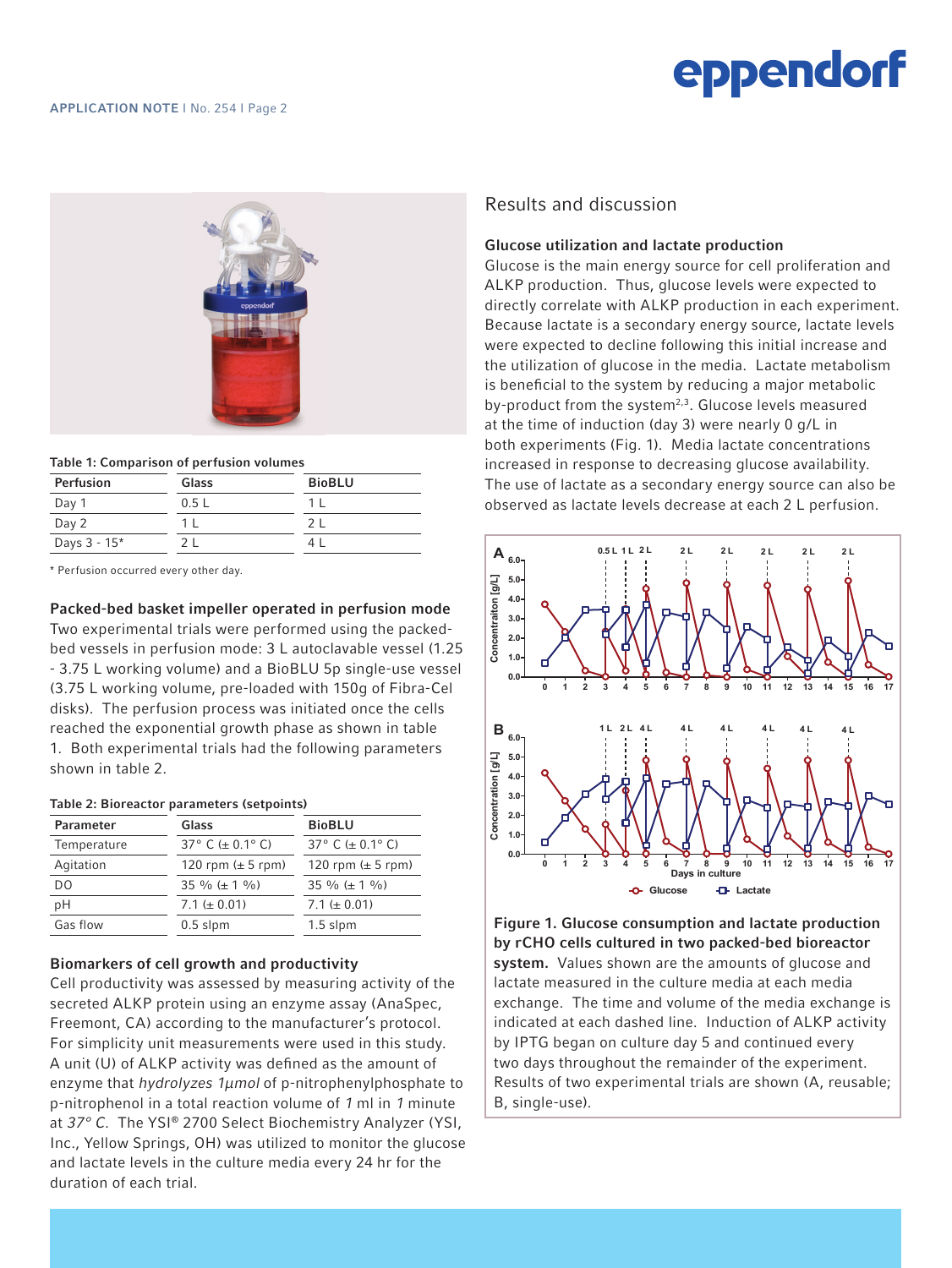

# Comparison of bioreactor systems for ALKP production *Comparison of bioreactor systems for ALKP production*

Figure 2. ALKP production by rCHO cells cultured in two packed-bed bioreactor system. (A) ALKP **Figure 2. ALKP production by rCHO cells cultured in two packed-bed bioreactor system.** (A)  $\vert$  concentration in culture media measured each day of  $\vert$   $\vert$   $\rangle$  production of each experimental trial. IPTG induction of ALKP began  $\frac{1}{2}$ on culture day five and continued every two days for the remainder of the experiment. (B) Stacked bar charts Show the cumulative production of ALKP throughout the  $\frac{1}{2}$ experiment, with each bar representing a perfusion. significant difference in ALKP production between the two bioreactor systems. The total amount of ALKP ALKP concentration in culture media measured each day of each experimental trial. IPTG induction of

The average total ALKP production per experiment trial is shown in Figure 2; overall, there is not a significant difference in ALKP production between the two bioreactor systems. The total amount of ALKP measured after five media exchanges in the reusable vessel was 17.44 U/mL and 16.22 U/mL in the single-use vessel.

In summary, these results demonstrated comparable yields in ALKP production (within the usual biological fluctuations) between the two packed-bed bioreactor systems when operated in perfusion. Given the greater productivity of cells cultured in the packed-bed bioreactor and the multitude of advantages of this system operated in perfusion mode, researchers desiring to scale up mammalian cell culture for protein production should strongly consider utilization of the Eppendorf BioBLU packed-bed, single-use bioreactor system.

Note: This application note study was partially funded by Eppendorf Inc.

#### References

- 1. Merten, O.W., P.E. Cruz, C. Rochette, C. Geny-Fiamma, C. Bouquet, D. Goncalves, O. Danos, and M.J.T. Carrondo (2001) Comparison of different bioreactor systems for the production of high titer retroviral vectors. Biotechnology Progress 17(2): p. 326-335.
- 2. Ma, N.N., J. Ellet, C. Okediadi, P. Hermes, E. McCormick, and S. Casnocha (2009) A single nutrient feed supports both chemically defined NS0 and CHO fed-batch processes: improved productivity and lactate metabolism. Biotechnology Progress 25(5): p. 1353-1363.
- 3. Hu, W.S., T.C. Dodge, K.K. Frame, and V.B. Himes (1987) Effect of glucose on the cultivation of mammalian cells. Dev Biol Stand 66: p. 279-90.  $D<sub>CV</sub>$  summary, the results of the results of the study show show that the  $N<sub>IV</sub>$